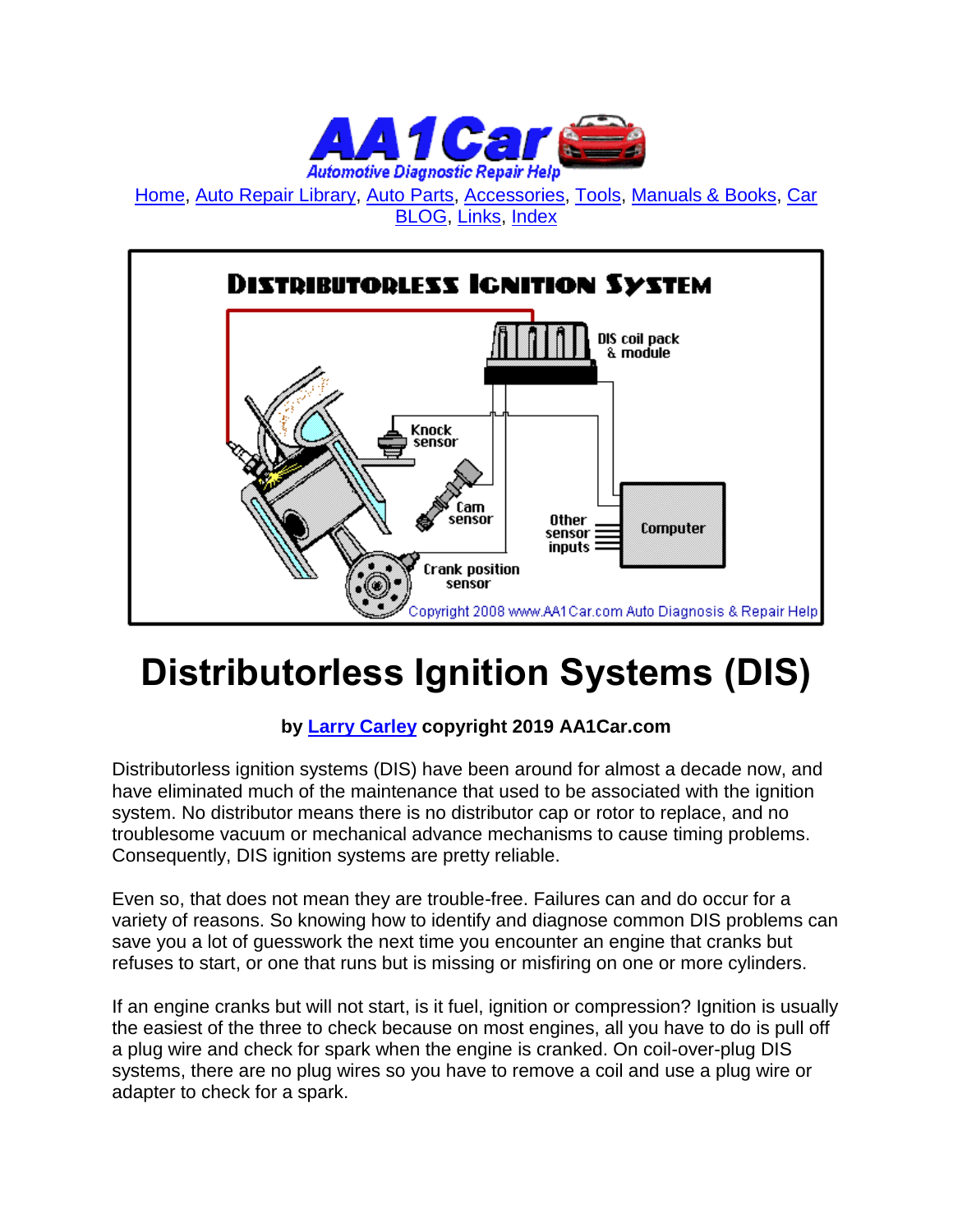If there is no spark in one cylinder, try another. No spark in any cylinder would most likely indicate a failed DIS module or **crankshaft position (CKP)** sensor. Many engines that are equipped with electronic fuel injection also use the crankshaft position sensor signal to trigger the fuel injectors. So, if there is no spark and no injector activity, the problem is likely in the crank position sensor. No spark in only one cylinder or two cylinders that share a coil would tell you a coil has probably failed.

### **DIS COIL CHECKS**

The coils in DIS ignition systems function the same as those in ordinary ignition systems, so testing is essentially the same. But the driveability symptoms caused by a weak coil or dead coil will be limited to one or two cylinders rather than all the cylinders. Many DIS systems use the "waste spark" setup where one coil fires a pair of spark plugs that are opposite one another in the firing order. Others, including the newer coilover-plug systems, have a separate coil for each spark plug.

Individual DIS coils are tested in essentially the same way as epoxy-filled (square-type) ignition coils. First, isolate the coil pack by disconnecting all the leads. Set the ohmmeter in the low range, and recalibrate if necessary. Connect the ohmmeter leads across the ignition coil primary terminals, and compare the primary resistance reading to specifications (typically less than 2 ohms). Then connect the ohmmeter leads across the coil secondary terminals and compare the secondary resistance reading to specifications (typically 6,000-30,000 ohms). If readings are outside the specified range, the coil is defective and needs to be replaced.

If measuring the secondary resistance of a DIS coil is difficult because of the coils location, try removing the wires from the spark plugs and measure secondary resistance through the plug wires rather than at the secondary terminals on the coils. Just remember to add in a maximum of 8,000 ohms of resistance per foot for the plug wires.

#### **DIS MODULE & SENSOR CHECKS**

Here is a little trick that will literally show you if a DIS module and its crankshaft sensor circuit are working: connect a halogen headlamp to the spade terminals that mate the DIS module to the coils. A headlamp is recommended here because it puts more of a load on the module than a test lamp. If the headlamp flashes when the engine is cranked, the DIS module and crankshaft position sensor circuit are functioning. Therefore, the problem is in the coils.

If the headlamp does not flash, or there is no voltage to the module or coil pack when the engine is cranked, the problem is most likely in the crankshaft sensor circuit. On most vehicles, a bad crank position sensor will usually set a fault code, so use a scan tool to check for a code. Or, check the crank sensor itself.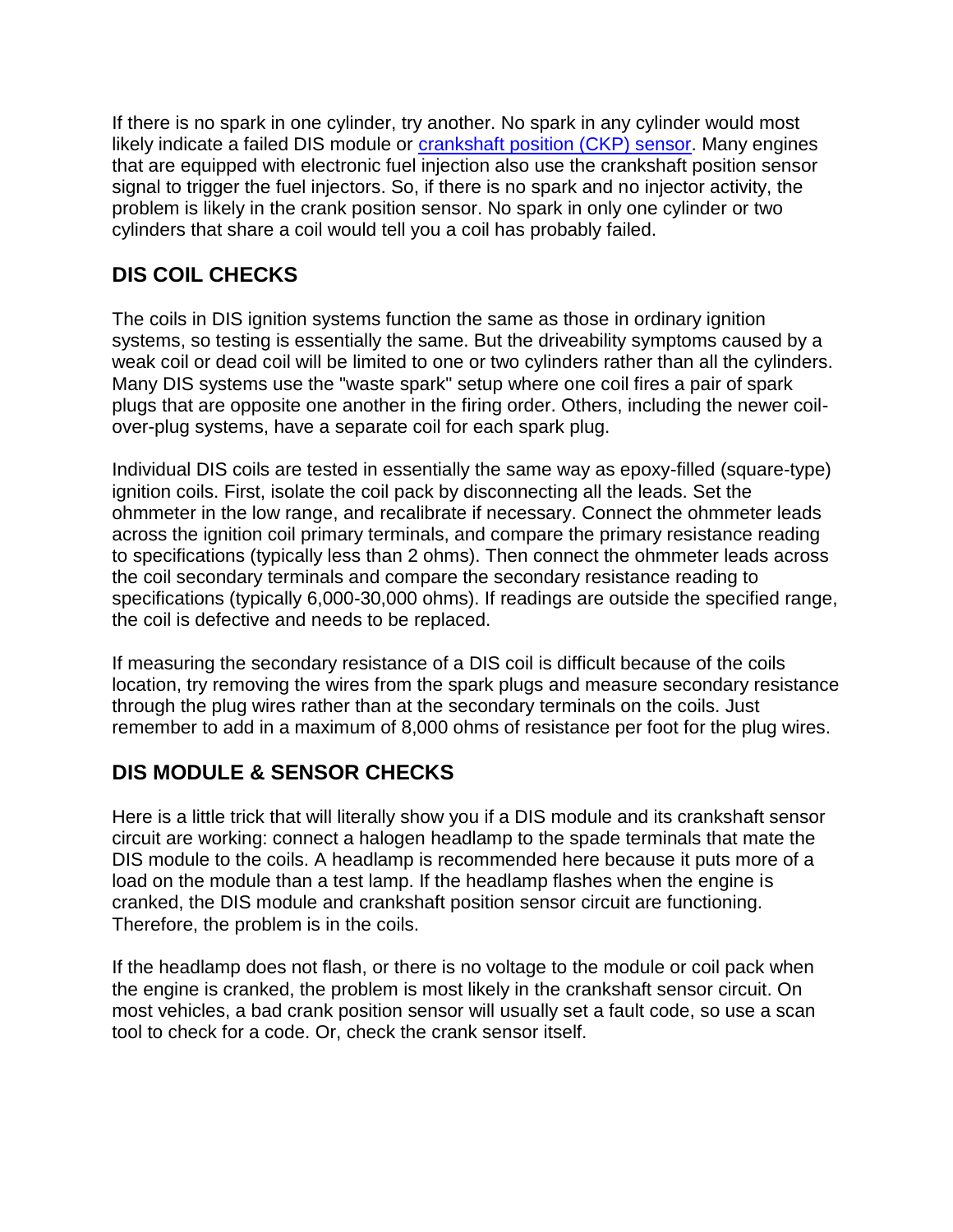Magnetic crank sensors can be tested by unplugging the electrical connector and checking resistance between the appropriate terminals. If resistance is not within specs, the sensor is bad and needs to be replaced.

Magnetic crank position sensors produce an alternating current when the engine is cranked so a voltage output check is another test that can be performed. With the sensor connected, read the output voltage across the appropriate module terminals while cranking the engine. If you see at least 20 mV on the AC scale, the sensor is good, meaning the fault is probably in the module. If the output voltage is low, remove the sensor and inspect the end of it for rust or debris (magnetic sensors will attract iron and steel particles). Clean the sensor, reinstall it and test again. Make sure it has the proper air gap (if adjustable) because the spacing between the end of the sensor and the reluctor wheel or notches in the crankshaft will affect sensor output voltage. If the air gap is correct and output is still low, replace the sensor.

Hall effect crankshaft position sensors typically have three terminals; one for current feed, one for ground and one for the output signal. The sensor must have voltage and ground to produce a signal, so check these terminals first with an analog voltmeter. Sensor output can be checked by unplugging the DIS module and cranking the engine to see if the sensor produces a voltage signal. The voltmeter needle should jump each time a shutter blade passes through the Hall effect switch. If observed on an oscilloscope, you should see a square waveform. No signal would tell you the sensor has failed.

#### **DIS PERFORMANCE PROBLEMS**

In instances where the engine starts and runs but does not perform well (lack of power, poor fuel economy, spark knock, elevated emissions, etc.), the problem may be outside the DIS system. First, the individual coils should be tested to make sure their primary and secondary resistance is within specs. If the coils are all okay, the electronic spark control circuit may be receiving bad information from another sensor.

Low MAP sensor output voltage or a coolant sensor that reads cold all the time will allow more spark advance than normal. This, in turn, may cause detonation (spark knock) problems when the engine is under load. So too can a faulty knock sensor or an [EGR valve](http://www.aa1car.com/library/egr.htm) that is not working.

High MAP output voltage or a misadjusted throttle position sensor can have the opposite effect and cause the spark control system to retard timing more than normal. Retarded timing will reduce performance and fuel economy.

Do not forget, too, that ordinary secondary ignition problems can also cause misfires with DIS the same as a conventional ignition system. A bad [spark plug wire](http://www.aa1car.com/library/spark_plug_wires.htm) or a worn or fouled spark plug will act just like a weak or bad DIS coil. So anytime you find an ignition problem that is isolated to a single cylinder, remove and inspect the spark plug and plug wire to rule out those possibilities.